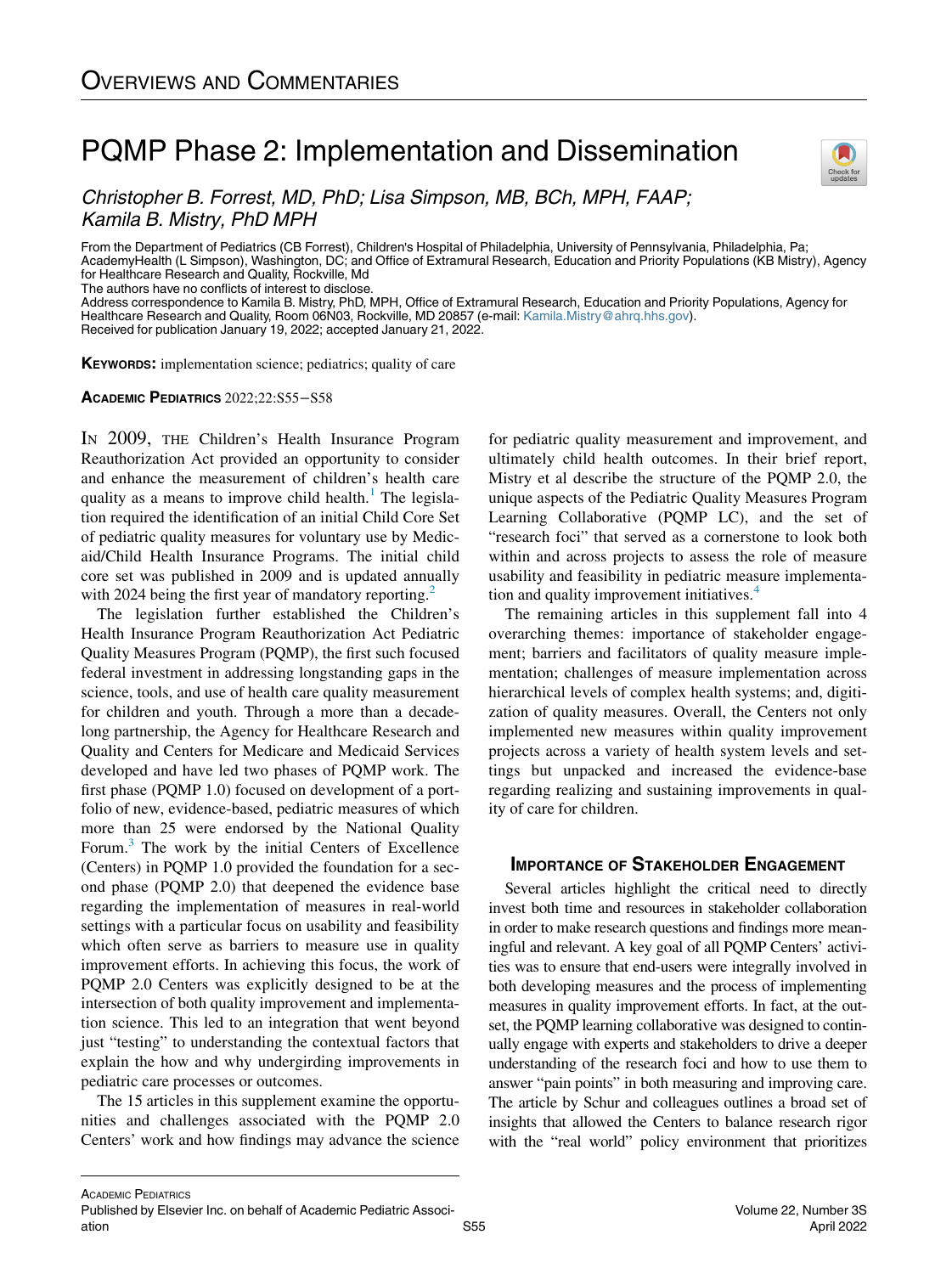speed, feasibility, and usability.<sup>5</sup> Shenkman and co-authors also describe a process for stakeholder engagement that aimed to bridge research and policy maker needs in the development of a new dental sealant measure for the Medicaid Core Set.<sup>6</sup> The Dental Managed Care Organizations had a broad team of researchers join with end-users, which was critical in identifying real world challenges and addressing limitations which ultimately led to a more feasible and accurate measure. Work by Thorp et al emphasizes the benefits (and lessons learned) in deliberately incorporating end-user feedback not only in measure development but also in designing and implementing quality improvement initiatives.<sup>7</sup> In the article, the team discusses their experience working with multiple health plans to improve delivery of mental health care for adolescents. Plans invested substantial time and dedicated resources to building relationships with youth and families as trusted advisors with valuable lived experiences. The plans observed the deep value in sustaining and even expanding their outreach efforts to engage youth and their caregivers to make the work more meaningful and impactful.

# BARRIERS AND FACILITATORS OF QUALITY MEASURE IMPLEMENTATION: CONTEXT MATTERS

A second overarching theme of articles featured in this supplement is the importance of context to quality improvement. Paying attention to contextual or environmental factors is especially important for pragmatic implementation intentionally designed for real world health care settings. The findings included in the articles highlight how implementation science approaches support the generation of in-depth analyses that can be instrumental in designing and conducting targeted improvement strategies. As Cope and colleagues describe, the Centers prioritized contextual factors that affect effectiveness of quality improvement initiatives.<sup>[8](#page-2-7)</sup> Using an established implementation framework, the PQMP learning collaborative compared and contrasted multiple quality measure implementations in order to better assess the most influential contextual factors. Despite the heterogeneity in the settings and clinical focus areas for improvements across the Center projects, a core set of environmental factors emerged that influenced implementation. For example, the article by Leyenaar et al reflects on both advances and limitations in pediatric quality measures for hospitalized children.<sup>[9](#page-2-8)</sup> The authors note that the majority of pediatric hospitalizations occur in general hospitals yet quality improvement frameworks and strategies are often developed and tested in free-standing children's hospitals. The discussion provides examples of contextual factors that vary across the two settings and illustrates the potential impacts on the usability of existing pediatric hospitalbased quality measures. Parast, Shenkman, and colleagues demonstrate variability in the receipt of appropriate pediatric mental health care using a newly developed compre-hensive typology of pediatric psychiatric disorders.<sup>[10](#page-2-9),[11](#page-2-10)</sup> Findings from both articles highlight concerning intersecting vulnerabilities among children and youth based on

sociodemographic factors and mental health characteristics. The detailed analyses focused on examining disparities and help pinpoint targets for improvement initiatives.

Relatedly, Bucholz and co-authors also highlight the need to carefully consider how to incorporate compositional (ie, patient sociodemographic and clinical factors) and environmental factors into measurement and improvement and point out the uncertainties in current case-mix approaches. $^{12}$  $^{12}$  $^{12}$  Using the pediatric asthma emergency department use measure as an example, they discuss the merits, feasibility, and methodological challenges of adjusting for patient factors in pediatric quality assessment.

## CHALLENGES ACROSS HIERARCHICAL LEVELS OF COMPLEX HEALTH SYSTEMS

Several articles focus on challenges and barriers to using measurement and improvement strategies across multiple levels of health systems. This is not surprising given the explicit focus of the "research foci" on understanding the process of folding measures up and down and the potential benefits of alignment of measures across levels to quality improvement work. Taken together, the articles make abundantly clear the critical need for a broader systems science orientation, one that relies on mutually beneficial collaborations to drive improvements in care across levels. Olin and coauthors describe levers across multiple levels of care delivery (such as aligned priorities, common data platforms, champions, clear QI methods, common financial incentives), that, when addressed a priori, facilitate lasting and durable improvements.<sup>13</sup> Additionally, Reeves et al discuss the role of attribution in aggregating data used in measuring quality at varying levels of the health care system. $^{14}$  $^{14}$  $^{14}$  Using case studies based on the work of two Centers, they evaluate two differing attribution models and assess the impact of the alternate models across population characteristics such as managed care enrollment, continuous enrollment criteria, or enrollment in a program. However, in applying the models, they noted inherent challenges and even unintentional consequences such as widening of health disparities, that are worthy of consideration. Bardach and coauthors examine the association between outpatient 14-day follow-up, per evidence-based guidelines, and asthma-related ED revisits in a multistate analysis.<sup>15</sup> Their findings indicate a protective relationship yet also highlight an opportunity for improvement, with only 23% of those with asthma-related ED visits having 14-day follow-up and a lower likelihood of follow up in Medicaid children compared to those with commercial health insurance. The authors discuss the complexity of any intervention to mitigate this problem, as it would require a complex systems approach allowing for connections between levels of care, going beyond ED visit and discharge processes. Relatedly, Cabana and colleagues also illuminate the need for moving beyond a single level or practice-based approach and contend that improving outcomes for children with asthma will require a systemsapproach, with health care delivery viewed holistically and broadly.<sup>[16](#page-3-3)</sup>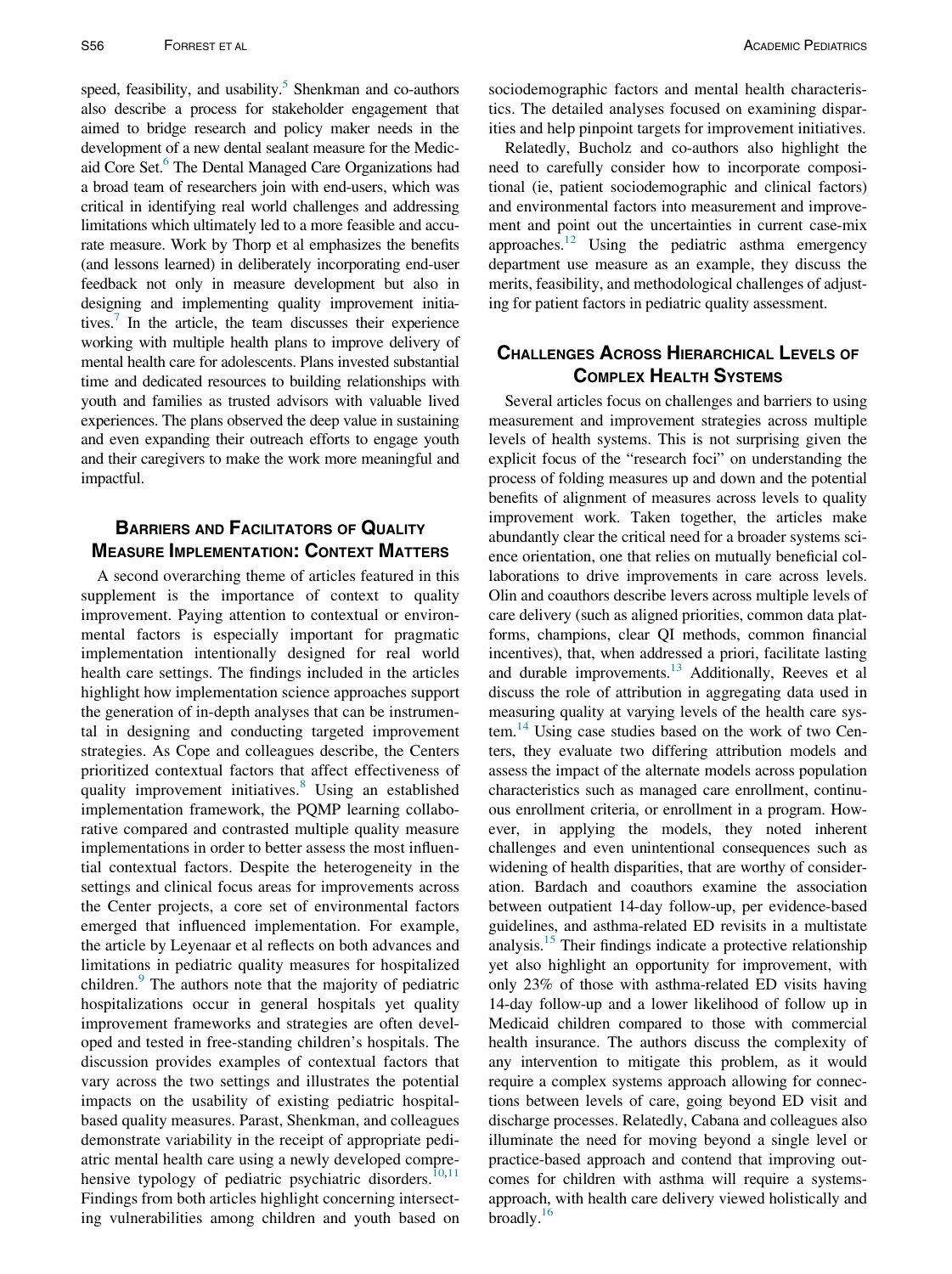## TOWARD DIGITIZATION OF QUALITY MEASURES

An important theme related the challenges Centers faced in working across multiple levels of care delivery relates to the development and testing of quality measures for children on the basis of electronic clinical information, including de novo measures and specification of existing measures designed for other data sources. While Centers for Medicare and Medicaid Services has a goal of all quality measure to be digital by 2030, drawing on the experience of the Centers, there remain both structural and pragmatic considerations in harnessing the true value of clinical information and data quality management systems. Morden et al describe the challenges faced by health plans to report quality measures for adolescent and perinatal depression due to limited availability of clinical data usable for quality improvement work.<sup>[17](#page-3-4)</sup> The findings echo those noted by Olin and point to a need to incentivize collaborative data collection and sharing to realize quality improvement goals for depression. Huo and coauthors also describe the promise and difficulty of data linkages (EHR with claims and enrollment data) to acquire clinical information on body mass index, prescribed and dispensed medications, and sociodemographic characteristics for their examination of variations in receipt of psychosocial care before antipsychotic medication among children in Florida Medicaid.<sup>[18](#page-3-5)</sup> The analysis provided valuable information about how clinical data can be used to identify children most at-risk for antipsychotic-induced weight gain, which cannot be done using process-focused measures. Yet results also demonstrated the importance of addressing gaps in available clinical information by carefully assessing underlying causes given findings indicating that missing clinical information disproportionately affects different subgroups of children, potentially contributing to inequities in assessing the quality of care.

## **CONCLUSION**

<span id="page-2-11"></span><span id="page-2-10"></span><span id="page-2-9"></span><span id="page-2-8"></span><span id="page-2-7"></span><span id="page-2-6"></span><span id="page-2-5"></span><span id="page-2-4"></span><span id="page-2-3"></span><span id="page-2-2"></span><span id="page-2-1"></span><span id="page-2-0"></span>The articles in this supplement richly illustrate the current state of quality measurement and implementation in support of pediatric care improvement. They identify a number of real-world successes and challenges that are useful and pragmatic lessons learned for the future. In addition, they speak to the importance of designing the PQMP learning collaborative model from the outset to harness evidence generated within and across the Centers. Employing an implementation science lens throughout allowed for a deeper look into the how and the why of both successes and challenges encountered, further advancing our knowledge thus generating enhanced value to the field. Finally, while the successes provide insights into best practices for the field, the challenges, some of which were insurmountable within the scope of PQMP 2.0, are equally important to acknowledge as they shine the light on priority areas for future work to continue the drive for excellence in quality of care for all children.

## **DISCLAIMER**

The views expressed in this article are those of the authors, and no official endorsement by the Agency for Healthcare Research and Quality (AHRQ), the Centers for Medicare and Medicaid Services (CMS), or the Department of Health and Human Services (DHHS) is intended or should be inferred. The Pediatric Quality Measures Program 2.0 was funded by AHRQ and CMS.

#### **ACKNOWLEDGMENTS**

The authors thank the Pediatric Quality Measures Program Centers of Excellence, L&M Policy Research, and AcademyHealth for their contributions to this important effort. The authors also thank Robyn D.F. Sagatov, PhD, MHS, RDN from the Agency for Healthcare Research and Quality for her contributions.

The views expressed in this article are those of the authors, and no official endorsement by the Agency for Healthcare Research and Quality (AHRQ), the Centers for Medicare and Medicaid Services (CMS), or the Department of Health and Human Services (DHHS) is intended or should be inferred.

This article is published as part of a supplement sponsored by the US Department of Health and Human Services, the Centers for Medicare and Medicaid Services, and the Agency for Healthcare Research and Quality.

## **REFERENCES**

- 1. Children's Health Insurance Program Reauthorization Act of 2009. Public Law 111−113. Available at: [https://www.govinfo.gov/con](https://www.govinfo.gov/content/pkg/PLAW-111publ3/pdf/PLAW-111publ3.pdf) [tent/pkg/PLAW-111publ3/pdf/PLAW-111publ3.pdf](https://www.govinfo.gov/content/pkg/PLAW-111publ3/pdf/PLAW-111publ3.pdf). Accessed January 19, 2022.
- 2. Centers for Medicare and Medicaid Services, Centers for Medicaid and CHIP Services. 2020. CMCS informational bulletin, subject: 2021 updates to the Child and Adult Core Health Care Quality Measurement sets. 7500 Security Boulevard, Mail Stop S2-26-12, Baltimore, Maryland 21244-1850. Available at: [https://www.medicaid.](https://www.medicaid.gov/federal-policy-guidance/downloads/cib111920.pdf) [gov/federal-policy-guidance/downloads/cib111920.pdf.](https://www.medicaid.gov/federal-policy-guidance/downloads/cib111920.pdf) Accessed January 19, 2022.
- 3. [Kuhlthau KA, Mistry KB, Forrest CB, et al. Advancing the science of](http://refhub.elsevier.com/S1876-2859(22)00013-4/sbref0003) [measurement in pediatric quality of are.](http://refhub.elsevier.com/S1876-2859(22)00013-4/sbref0003) Acad Pediatr. 2014;14:S1–S3.
- 4. [Mistry KB, Sagatov RDF, Schur C, et al. Design and implementa](http://refhub.elsevier.com/S1876-2859(22)00013-4/sbref0004)[tion of the pediatric quality measures program 2.0.](http://refhub.elsevier.com/S1876-2859(22)00013-4/sbref0004) Acad Pediatr. [2022;22:S59–S64.](http://refhub.elsevier.com/S1876-2859(22)00013-4/sbref0004)
- 5. [Schur C, Johnson M, Doherty J, et al. Real-World considerations for](http://refhub.elsevier.com/S1876-2859(22)00013-4/sbref0005) [implementing pediatric quality measures: insights from key stake](http://refhub.elsevier.com/S1876-2859(22)00013-4/sbref0005)holders. Acad Pediatr[. 2022;22:S76–S80.](http://refhub.elsevier.com/S1876-2859(22)00013-4/sbref0005)
- 6. [Shenkman E, Mistry KB, Davis D, et al. Stakeholder engagement:](http://refhub.elsevier.com/S1876-2859(22)00013-4/sbref0006) [bridging research and policy to improve measurement and dental](http://refhub.elsevier.com/S1876-2859(22)00013-4/sbref0006) [care for children in Medicaid.](http://refhub.elsevier.com/S1876-2859(22)00013-4/sbref0006) Acad Pediatr. 2022;22:S65–S67.
- 7. [Thorp K, Van CM, Olin SS, et al. Integrating youth voice in health](http://refhub.elsevier.com/S1876-2859(22)00013-4/sbref0007) [plan quality improvement.](http://refhub.elsevier.com/S1876-2859(22)00013-4/sbref0007) Acad Pediatr. 2022;22:S68–S69.
- 8. [Cope E, Johnson M, Khan M, et al. Contextual factors affecting](http://refhub.elsevier.com/S1876-2859(22)00013-4/sbref0008) [implementation of pediatric quality improvement programs.](http://refhub.elsevier.com/S1876-2859(22)00013-4/sbref0008) Acad Pediatr[. 2022;22:S81–S91.](http://refhub.elsevier.com/S1876-2859(22)00013-4/sbref0008)
- 9. [Leyenaar JK, Esporas M, Mangione-Smith R. How does pediatric](http://refhub.elsevier.com/S1876-2859(22)00013-4/sbref0009) [quality measure development reflect the real world needs of hospi](http://refhub.elsevier.com/S1876-2859(22)00013-4/sbref0009)talized children? Acad Pediatr[. 2022;22:S70–S72.](http://refhub.elsevier.com/S1876-2859(22)00013-4/sbref0009)
- 10. [Parast L, Burkhart Q, Bardach NS, et al. Development and testing of](http://refhub.elsevier.com/S1876-2859(22)00013-4/sbref0010) [an emergency department quality measure for pediatric suicidal ide](http://refhub.elsevier.com/S1876-2859(22)00013-4/sbref0010)[ation and self-harm.](http://refhub.elsevier.com/S1876-2859(22)00013-4/sbref0010) Acad Pediatr. 2022;22:S92–S99.
- 11. [Shenkman E, Huo T, Li Q, et al. Florida Medicaid Children](http://refhub.elsevier.com/S1876-2859(22)00013-4/sbref0011)'[s](http://refhub.elsevier.com/S1876-2859(22)00013-4/sbref0011) [Receipt of First Line Psychosocial Care Prior to Antipsychotic Initi](http://refhub.elsevier.com/S1876-2859(22)00013-4/sbref0011)ation. Acad Pediatr[. 2022;22:S100–S107.](http://refhub.elsevier.com/S1876-2859(22)00013-4/sbref0011)
- 12. [Bucholz EM, Toomey SL, McCulloch CE, et al. Adjusting for social](http://refhub.elsevier.com/S1876-2859(22)00013-4/sbref0012) [risk factors in pediatric quality measures: adding to the evidence](http://refhub.elsevier.com/S1876-2859(22)00013-4/sbref0012) base. Acad Pediatr[. 2022;22:S108–S114.](http://refhub.elsevier.com/S1876-2859(22)00013-4/sbref0012)